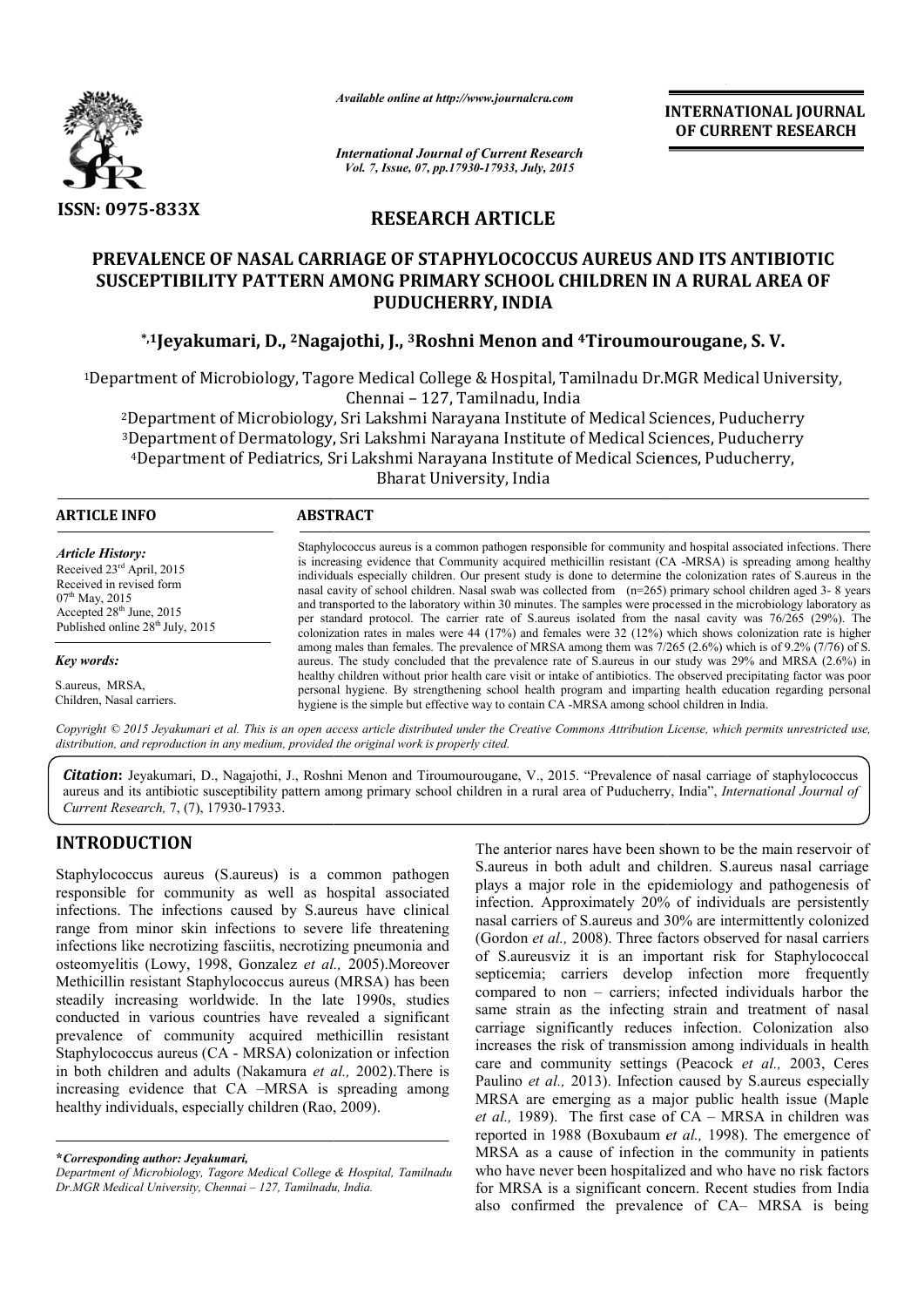*17931 Jeyakumari et al., Prevalence of nasal carriage of staphylococcus aureus and its antibiotic susceptibility pattern among primary school children in a rural area of Puducherry, India*

increased in skin and soft tissue infections in India and globally (Phakade *et al.,* 2012). The spread of colonized bacteria occur especially in close contact areas like schools, preschools or households probably by the contaminated hands and surfaces where it can survive for months (Peacock *et al.,* 2003). This present study is done to determine the colonization rates of S.aureus in the nasal cavity of school children and to evaluate the antibiotic susceptibility pattern of isolated S.aureus.

### **MATERIALS AND METHODS**

This study was a cross sectional study and the participants (n= 265) were school children aged  $3 - 8$  years, studying in a municipal school of rural area. The samples were collected after getting informed consent from the parents. By using sterile cotton swab sample was collected from both the nostrils by rotated in both directions.

(50.5%) and females were 131 (49.4%). The carrier rate of S.aureus isolated from the nasal cavity was 76/265 (29%). The colonization rates in males were 44 (17%) and females were 32 (12%) which shows colonization rate is higher among males than females. Also colonization was predominantly seen in the age of 5 years  $(43.1\%)$ , 6 years  $(41.3\%)$ , and 4 years (35.2%). (Table 1)The prevalence of MRSA among them was 7/265 (2.6%) which is of 9.2% (7/76) of S. aureus. The antibiotic susceptibility pattern of the above isolates is given in the histogram. (Fig. 1) in which the S.aureus was showing resistance to Penicillin (100%), Amocyclav (100%), Erythromycin (54%) and Ciprofloxacin (25.3%). The resistance shown by MRSA was Penicillin (100%), Amocyclav (100%), Erythromycin (100%), Clindamycin (43%) and Ciprofloxacin (43%).

| Table 1. Nasal carriage of Staphylococcus aureus in the children aged 3-8 years |  |  |
|---------------------------------------------------------------------------------|--|--|
|                                                                                 |  |  |

|                                                                                  | Total no of samples $(n=265)$ |                         |                      |              | No of isolates of S. aureus |       |                                 | No of MRSA |
|----------------------------------------------------------------------------------|-------------------------------|-------------------------|----------------------|--------------|-----------------------------|-------|---------------------------------|------------|
| Age of the participants                                                          | Male                          | Female                  | Total                | Male         | Female                      | Total | Male                            | Female     |
| 3 years                                                                          | 42                            | 26                      | 68 (25.6%)           | 2            | 6                           | 8     | 0                               | 3          |
| 4 years                                                                          | 25                            | 26                      | $51(19.2\%)$         | 9            | 9                           | 18    |                                 | 0          |
| 5 years                                                                          | 25                            | 26                      | $51(19.2\%)$         | 14           | 8                           | 22    | $\boldsymbol{0}$                | 0          |
| 6 years                                                                          | 14                            | 15                      | $29(10.9\%)$         | 8            | 4                           | 12    | $\boldsymbol{0}$                | 0          |
| 7 years                                                                          | 28                            | 34                      | $62(23.3\%)$         | 11           | 3                           | 14    | 3                               | 0          |
| 8 years                                                                          | $\theta$                      | $\overline{4}$          | $4(1.5\%)$           | $\mathbf{0}$ | $\overline{2}$              | 2     | $\mathbf{0}$                    | 0          |
| Total                                                                            | 134                           | 131                     | 265 (100%)           | 44           | 32                          | 76    | 4                               | 3          |
| 100<br>90<br>80<br>70<br>60<br>50<br>40<br>30<br>20<br>10<br>$\bf{0}$<br>P<br>0X | Ε<br><b>CX</b><br><b>AMC</b>  | <b>CD</b><br><b>COT</b> | G<br>TE<br><b>VA</b> | <b>LZ</b>    | <b>CIP</b><br>PIT           | MU    | <b>O</b> sensitive<br>Resistant |            |

**Fig 1. Histogram showing Antimicrobial susceptibility pattern of the isolated S.aureus**

The collected samples were transported to the laboratory within 30 minutes in an icepack.

#### **Culture**

The swabs were inoculated in Mannitol Salt Agar (MSA) and Blood agar, incubated at 37ºC for 24 – 48 hours. The colonies in MSA were circular, opaque, yellow or white in colour was further processed for identification. S.aureus was identified as gram positive cocci, ferments mannitol, positive for slide and tube coagulase tests. Antibiotic susceptibility testing (AST) was performed by Kirby – Bauer disc diffusion method as per CLSI guidelines. The MRSA was identified by using Cefoxitin 30µg and zone of inhibition less than 22 mm was identified as MRSA.

### **RESULTS**

The total participants ( $n= 265$ ) were in the age group ranges from 3-8years. Amongst, the male participants were 134 One isolate of MRSA was resistant to Vancomycin and Linezolid.

#### **DISCUSSION**

The study showed the prevalence rate of nasal carriage of S.aureus was 76/265 (29%) in the age groups of 3-8 years and MRSA was 7/265(2.6%) which is of 9.2% of S.aureus. Many studies globally have reported the prevalence of Carriage of S.aureus in children varies from 40 -70 % (Noble *et al.,* 1964, Mainous *et al.,* 2006). But in India it is underestimated and many region has not been estimated. A community based study in USA showed prevalence of carriers of S.aureus (42%) in 5 – 19 years of age groups (Fang *et al.,* 2003). Recent reports showed that the isolation rate of S.aureus and MRSA in healthy children of low socio economic status was 22.17% and 7.39% respectively which is very well accordance to our study. In our study all children belongs to low socio economic status with poor personal hygiene (Bharathi *et al.,* 2014). Chatterjee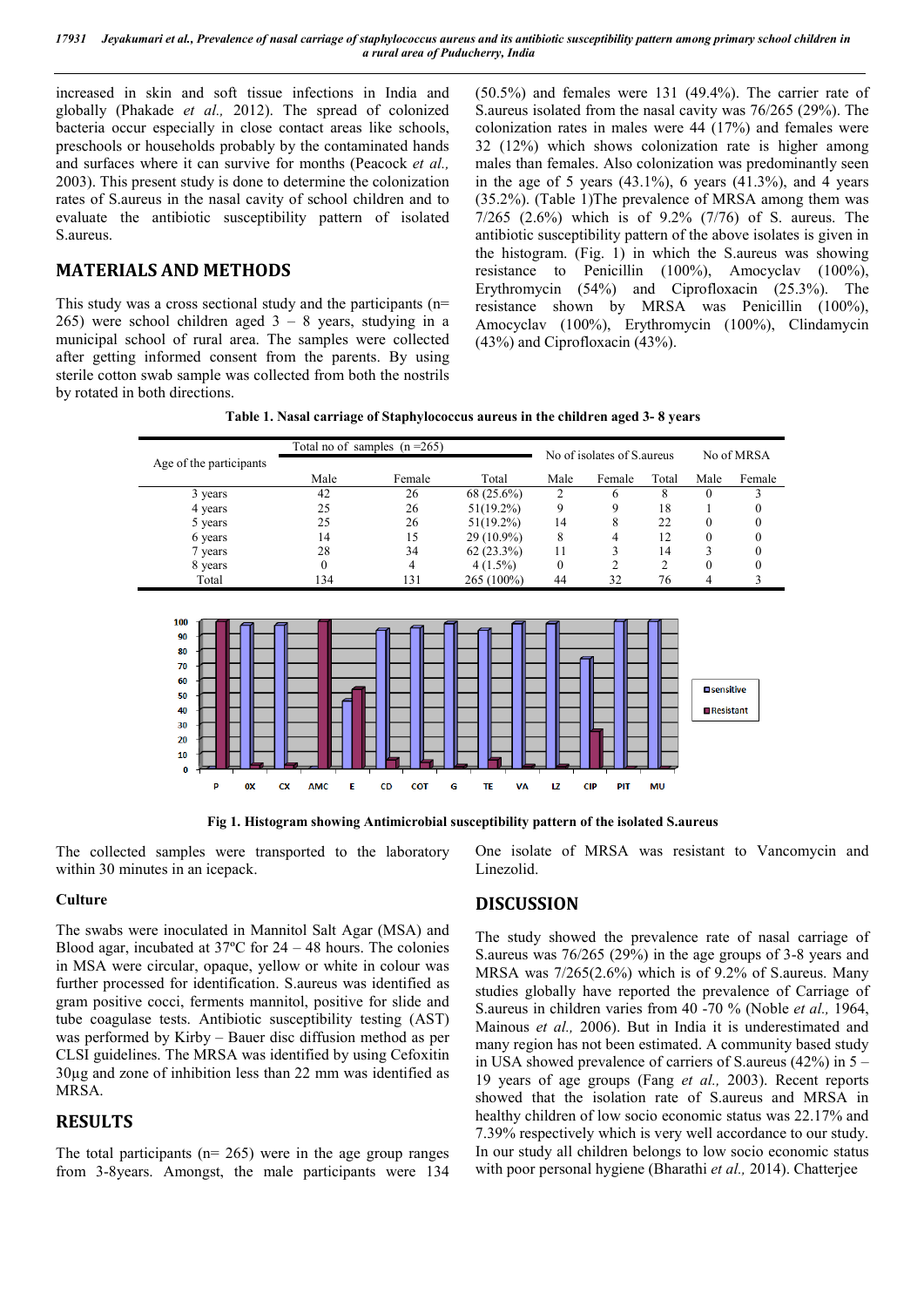*et al*. of India announced colonization rate of S.aureus and MRSA was 52.3% and 3.16% which was higher rate for S.aureus and same for MRSA in comparison to our study results (Chatterjee *et al.,* 2009). The MRSA colonisation rate (19%) was very high in a study done in children by Ramana *et al*. in India (Ramana *et al.,* 2009). Analyzing the factors favoring the colonization of S.aureus gives various results in different studies. Exposure to health care facilities and frequent administration of antibiotics predisposes to nasal carriage of MRSA which is not present in our participants and still holding quite high carrier status (Saxena *et al.,* 2003). The same status was also noted in a study in Taiwan where the prevalence rate of MRSA was 3.4% independent of prior exposure to health care settings and antibiotics (Lu *et al*., 2005).

Low socio economic group could be a proxy indicator factors known to increase nasal colonization such as overcrowding, poor hygiene, a low level maternal education and limited access to health care. All the above mentioned factors were well associated with our study (Chen *et al.,* 2011; Miller *et al.,*  2011). But there are conflicting findings in the relationship between socio economic status and S.aureus nasal carriage. Based on a nationwide surveillance in the United States socio economic status was not significantly related to the risk of S.aureus colonization for MSSA, but it increased the likelihood of carriage of MRSA (Graham *et al.,* 2006; Gorwitz *et al.,* 2004). On the other hand in a study conducted by Ozguven and associates in Turkey, children of higher socio economic status were found to be more prone to nasal colonization (Ozguven *et al.,* 2008). Also according to Pathak *et al*., in a resource rich countries had relatively high prevalence of S.aureus nasal carriage, probably due to lesser exposure to antigens because of better personal hygiene (Pathak *et al*., 2010). The antibiotic susceptibility pattern varies with region. The study conducted by Bharathi *et al.* showed that higher resistance was seen for Cotrimoxazole and Ciprofloxacin which is of less in our study (Bharathi *et al.,* 2014). The study in Iran 2014 showed the resistant pattern of MRSA was high for Erythromycin (73.9%) and Ciprofloxacin (52.2%) which is similar to our study where Erythromycin has shown (100%) and Ciproflloxacin (42.8%) resistance(Reza Sharif *et al.,* 2014).

#### **Conclusion**

The prevalence rate of S.aureus in our study was 26% and MRSA (2.6%) in healthy children without prior health care visit or intake of antibiotics. The observed precipitating factor was poor personal hygiene. By strengthening school health program and imparting health education regarding personal hygiene is the simple but effective way to contain CA -MRSA among school children in India.

#### **Acknowledgement**

We would like to thank Dr. R.Chidambaram, MD, Research Director, Bharat University to grant fund for this project.

### **REFERENCES**

Bharathi, M., Lakshmi, N., Kalyani, C.S and Padmaja, I.J. 2014. Nasal carriage of multi – drug resistant MSSA and MRSA in children of municipality schools. *Indian J Med Microbiol*., [serial online] 32: 200. Available from: http://www.ijmm.org/text 2014/32/2/200/129840.

- Boxubaum, B., Jacobs, M.R., Cechner, R.L. 1998. Prevalence and significance aureus in patients with cystic fibrosis. PediatrPulmonol., 4:159 - 163.
- Ceres Paulino, M.D., Robert Dennis, G.M.D and Shirley Ong, M.D. 2013. Staphylococcus aureus nasal carriage rates among children between one - to- five years in Barangay Pio Del Pilar, Makai city. Downloaded from www.pidsphil.org.
- Chatterjee, S.S., Ray, P., Aggarwal, A., Das, A and Sharma, M. 2009. A community – based study on nasal carriage of Staphylococcus aureus. *Indian J med Res*., 130:742-774
- Chen, C.J., Hsu, K.H., Lin, T.Y., Hwang, K.P., Chen, P.Y and Huang Y.C. 2011. Factors associated with nasal colonization of methicillin - resistant Staphylococcus aureus among healthy children in Taiwan. *J ClinMicrobiol*., 9 (1): 131 – 137.
- Fang, H and Hedin, G. 2003. Rapid screening and identification of Methicillin – Resistant Staphylococcus aureus from clinical samples by selective broth and real – time PCR assay. *J ClinMicrobiol*., 41:2894 – 99.
- Gonzalez, B.E., Martinez Aguilar, G., Hulten, K.G., Hammerman, W.A., Coss – Bu, J., Avalos – Mishaan, A. 2005. Severe Staphylococcal sepsis in adolescents in the era of Community - acquired methicillin resistant Staphylococcus aureus. Pediatrics., 115 (3): 642-648.
- Gordon, R.J., Lowy, F.D. 2008. Pathogenesis of methicillin resistant Staphylococcus aureus infection. ClinInf Dis., 46: 5350 - 59
- Gorwitz, R.J., Kruszon Moran, D., McAllister, S.K., Geraldine, M., Linda, K.M., Gregory, E.F., Bette, J.J., George, K., Fred, C.T and Matthew J.K. 2008. Changes in the prevalence of nasal colonization with Staphylococcus aureus in the United states 2001 – 2004. *J Infect Dis*., 197: 122 -134.
- Graham, P.L. III., Lin, S.X and Larson, E.L. 2006. A US population – based survey of Staphyococcusaureus colonization. *Ann Intern Med*., 144: 318 – 325.
- Lowy, F.D. 1998. Staphylococcus aureus infections. N Engl. *J Med*., 339(8): 520 -532.
- Lu, P.L., Chin, L.C., Peng, C.F., Chiang, Y.H, Chen, T.P., Ma, L and Siu, L.k. 2005. Risk factors and molecular analysis of Community methicillin – resistant Staphylococcus aureuscarriage . *J ClinMicrobiol*., 43:132 -139.
- Mainous, A.G 3<sup>rd</sup>., Hueston, W.J., Everett, C.J and Diaz, V.A. 2006. Nasal carriage of Staphylococcus aureus and methicillin – resistant S.aureus in the United States, 2001 – 2002. *Ann Fam Med*., 4: 132 – 137.
- Maple, P.A., Hamilton Miller, J.M and Brumfitt, W. 1989. Worldwide antibiotic resistance in methicillin resistant Staphylococcus aureus. *Lancet*., 1:537 –540.
- Miller, M.B., Weber, D.J, Goodrich, J.S., Popowitch, E.B., Poe, M.D., Nyugen, V., Shope, T.R., Foster, D.T., Miller, J.R and Kotch, J. 2011.Prevalence and risk factor analysis for methicillin – resistant Staphylococcus aureus nasal colonization in children attending child care centres. *J ClinMicrobiol*., 49 (3): 1041- 1047.
- Nakamura, M.M., Rohling, K.L., Shashaty, M., Lu, H., Tang, Y.W and Edwards, K.M. 2002. Prevalence of methicillin